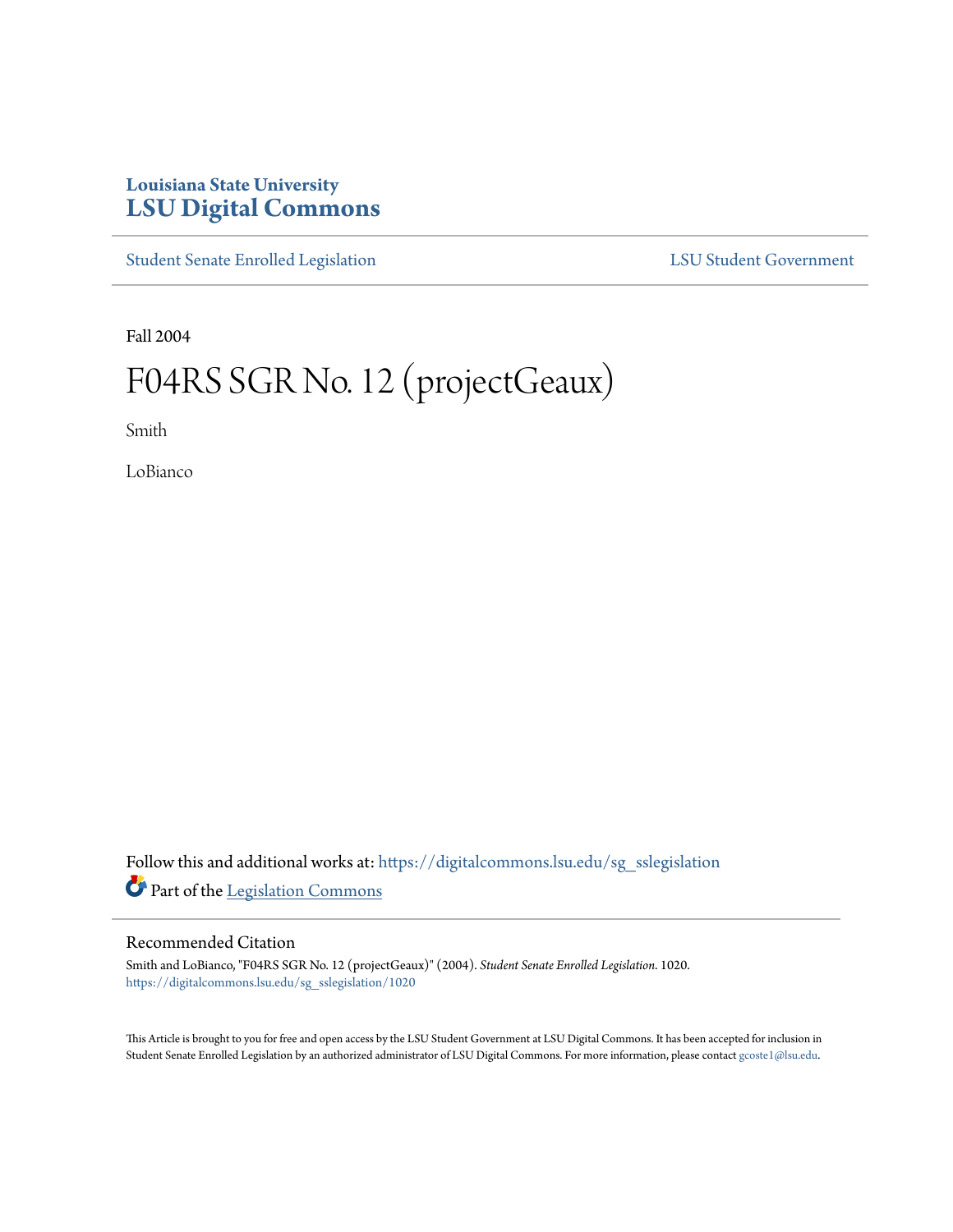|                | STUDENT GOVERNMENT                                                   |                                                                                                                    | <b>ORIGINAL</b> |  |  |  |  |  |
|----------------|----------------------------------------------------------------------|--------------------------------------------------------------------------------------------------------------------|-----------------|--|--|--|--|--|
| $\frac{1}{2}$  | LOUISIANA STATE UNIVERSITY                                           |                                                                                                                    |                 |  |  |  |  |  |
| $\overline{4}$ | <b>STUDENT SENATE</b>                                                |                                                                                                                    |                 |  |  |  |  |  |
| 5              | F04RS                                                                |                                                                                                                    |                 |  |  |  |  |  |
| 6              | <b>SGR No. 12</b>                                                    |                                                                                                                    |                 |  |  |  |  |  |
| $\tau$         | SPEAKER SMITH AND SPEAKER PRO-TEMPORE LOBIANCO<br>BY:                |                                                                                                                    |                 |  |  |  |  |  |
| 8              |                                                                      |                                                                                                                    |                 |  |  |  |  |  |
| 9              | <b>A RESOLUTION</b>                                                  |                                                                                                                    |                 |  |  |  |  |  |
| 10             | TO COMMEND projectGEAUX, CO-DIRECTOR MICHELLE GIEG, CO-DIRECTOR      |                                                                                                                    |                 |  |  |  |  |  |
| 11             | JESSICA STEWART, AND THEIR UNIVERSITY PARTNERS FOR THEIR OUTSTANDING |                                                                                                                    |                 |  |  |  |  |  |
| 12             |                                                                      | COMMITMENT TO CIVIC ENGAGMENT BOTH ON THE LSU CAMPUS AND THROUGHOUT                                                |                 |  |  |  |  |  |
| 13             |                                                                      | THE BATON ROUGE COMMUNITY                                                                                          |                 |  |  |  |  |  |
| 14             |                                                                      |                                                                                                                    |                 |  |  |  |  |  |
| 15             | <b>PARAGRAPH 1:</b>                                                  | WHEREAS, projectGEAUX IS A COLLABORATIVE EFFORT                                                                    |                 |  |  |  |  |  |
| 16             |                                                                      | AMONG LSU DEPARTMENTS AND ORGANIZATIONS DESIGNED TO                                                                |                 |  |  |  |  |  |
| 17             |                                                                      | HELP STUDENTS GET POLITICALLY AND CIVICALLY ENGAGED,                                                               |                 |  |  |  |  |  |
| 18             |                                                                      | AND;                                                                                                               |                 |  |  |  |  |  |
| 19             |                                                                      |                                                                                                                    |                 |  |  |  |  |  |
| 20             | <b>PARAGRAPH 2:</b>                                                  | WHEREAS, projectGEAUX IS PARTNERED WITH UNIVERSITY                                                                 |                 |  |  |  |  |  |
| 21             |                                                                      | ORGANIZATIONS AND DEPARTMENTS SUCH AS THE BLACK                                                                    |                 |  |  |  |  |  |
| 22             |                                                                      | STUDENT UNION, CENTER FOR STUDENT LEADERSHIP &                                                                     |                 |  |  |  |  |  |
| 23             |                                                                      | INVOLVEMENT, GREEK AFFAIRS, LSU "ROCK THE VOTE" STREET                                                             |                 |  |  |  |  |  |
| 24             |                                                                      | TEAM, REILLY CENTER FOR PUBLIC & MEDIA AFFAIRS,                                                                    |                 |  |  |  |  |  |
| 25             |                                                                      | RESIDENCE HALL ASSOCIATION, RESIDENCE LIFE, STUDENT                                                                |                 |  |  |  |  |  |
| 26             |                                                                      | GOVERNMENT, STUDENT MEDIA, UNION PROGRAMS, UPC IDEAS                                                               |                 |  |  |  |  |  |
| 27             |                                                                      | AND ISSUES COMMITTEE, AND THE WOMEN'S CENTER, AND;                                                                 |                 |  |  |  |  |  |
| 28             |                                                                      |                                                                                                                    |                 |  |  |  |  |  |
| 29             | <b>PARAGRAPH 3:</b>                                                  | WHEREAS, projectGEAUX 'S MISSION STATEMENT IS TO                                                                   |                 |  |  |  |  |  |
| 30             |                                                                      | PROMOTE CIVIC ENGAGEMENT AMONG STUDENTS, TO                                                                        |                 |  |  |  |  |  |
| 31             |                                                                      | ENCOURAGE INTEREST IN LOCAL AND NATIONAL ISSUES BY                                                                 |                 |  |  |  |  |  |
| 32             |                                                                      | EDUCATING STUDENTS ON TOPICS OF RELEVANCE IN THEIR LIVES,                                                          |                 |  |  |  |  |  |
| 33             |                                                                      | TO CREATE CONNECTIONS BETWEEN LSU STUDENTS AND THE                                                                 |                 |  |  |  |  |  |
| 34             |                                                                      | SURROUNDING COMMUNITY, TO GET STUDENTS REGISTERED TO                                                               |                 |  |  |  |  |  |
| 35             |                                                                      | VOTE AND ACTIVE IN THE POLITICAL PROCESS IN BATON ROUGE,<br>TO PROVIDE STUDENTS WITH INFORMATION ON CURRENT ISSUES |                 |  |  |  |  |  |
| 36<br>37       |                                                                      | AND CANDIDATES, TO FOSTER DISCUSSION ABOUT IDEAS, ISSUES                                                           |                 |  |  |  |  |  |
| 38             |                                                                      | AND BELIEFS, TO PROMOTE COLLABORATION AND CONSENSUS                                                                |                 |  |  |  |  |  |
| 39             |                                                                      | BUILDING IN ORDER TO WORK FOR THE GREATER GOOD OF THE                                                              |                 |  |  |  |  |  |
| 40             |                                                                      | COMMUNITY, AND TO PROVIDE TANGIBLE OPPORTUNITIES FOR                                                               |                 |  |  |  |  |  |
| 41             |                                                                      | STUDENTS TO GET INVOLVED AND ENGAGED IN THEIR                                                                      |                 |  |  |  |  |  |
| 42             |                                                                      | COMMUNITY, AND;                                                                                                    |                 |  |  |  |  |  |
| 43             |                                                                      |                                                                                                                    |                 |  |  |  |  |  |
| 44             | <b>PARAGRAPH 4:</b>                                                  | WHEREAS, TO ACHIEVE THESE GOALS, projectGEAUX, ALONG                                                               |                 |  |  |  |  |  |
| 45             |                                                                      | WITH ITS UNIVERSITY PARTNERS, HELD EVENTS SUCH AS THE                                                              |                 |  |  |  |  |  |
| 46             |                                                                      | VOTER REGISTRATION AND PLEDGE DRIVE, MAYORAL FORUM,                                                                |                 |  |  |  |  |  |
| 47             |                                                                      | STUDENT ISSUE DEBATE SERIES, THE Y PERSPECTIVE,                                                                    |                 |  |  |  |  |  |
| 48             |                                                                      | TRANSPORTATION OF STUDENTS TO THE POLLS, STUDENT AND                                                               |                 |  |  |  |  |  |
| 49             |                                                                      | TEACHER PRESIDENTIAL DEBATES, AND THE GEAUX FAIR, AND;                                                             |                 |  |  |  |  |  |
| 50             |                                                                      |                                                                                                                    |                 |  |  |  |  |  |
| 51             | <b>PARAGRAPH 5:</b>                                                  | WHEREAS, THROUGH THESE EVENTS, projectGEAUX                                                                        |                 |  |  |  |  |  |
| 52             |                                                                      | PROCESSED OVER TWELVE HUNDRED (1,200) REGISTRATION                                                                 |                 |  |  |  |  |  |
| 53             |                                                                      | APPLICATIONS FROM BOTH THE LSU CAMPUS AND THE BATON                                                                |                 |  |  |  |  |  |
| 54             |                                                                      | ROUGE COMMUNITY.                                                                                                   |                 |  |  |  |  |  |